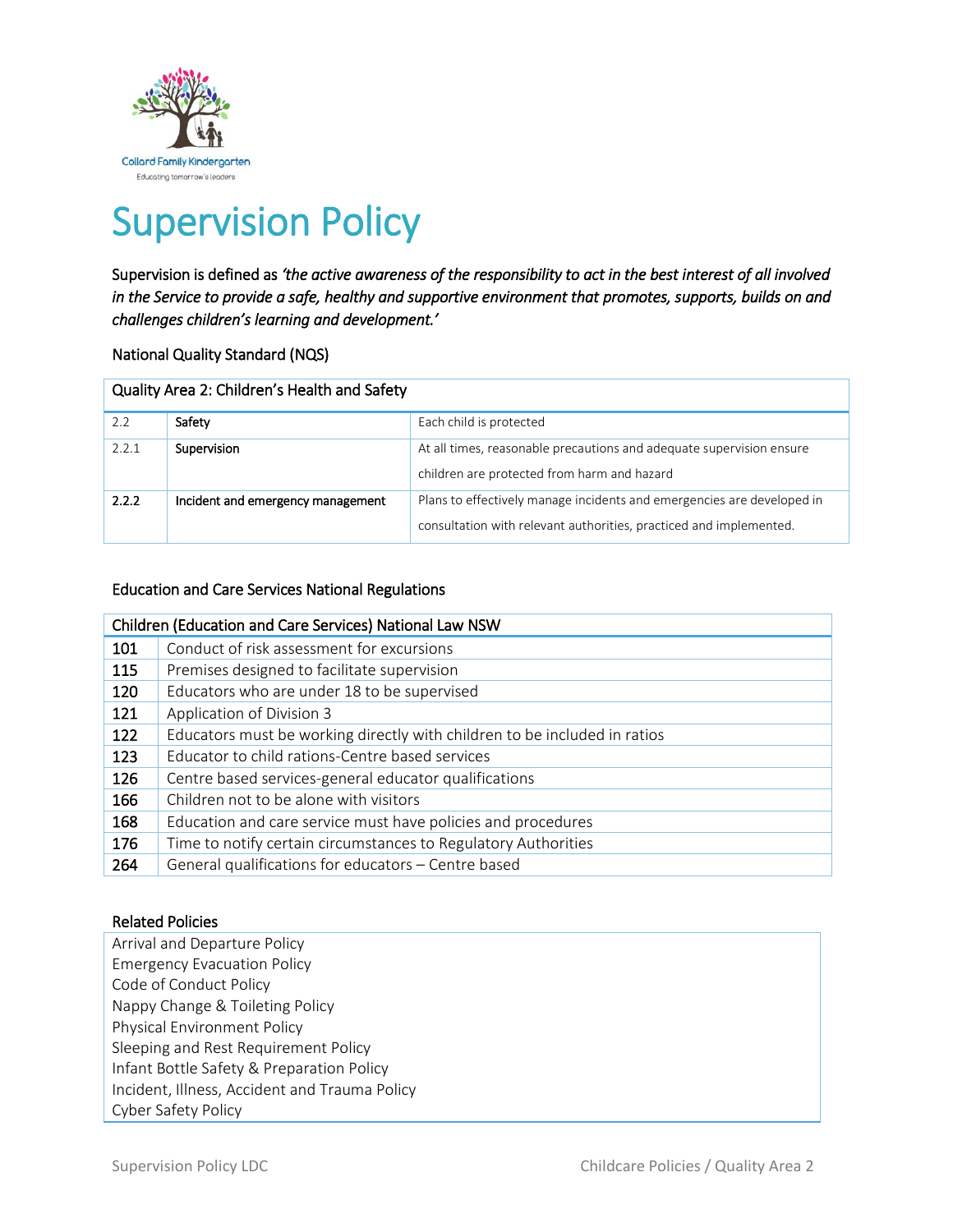

#### Administration of Medication Policy

#### **PURPOSE**

Educators have a duty of care to ensure children are supervised at all times, as they maintain a safe and secure environment adhering to National Regulations. Supervision, together with thoughtful design and arrangement of children's environments, assists in the prevention and severity of injury to children.

Educators will actively supervise children, identifying risks and minimising injury. Effective supervision of children provides with Educators with the opportunity to support and build on children's play experiences.

#### **SCOPE**

This policy applies to children, families, staff, management and visitors of the Service.

#### IMPLEMENTATION

#### Management will ensure:

- That the premises and facilities are designed and maintained to facilitate supervision of children at all times while maintaining the rights and dignity of all children.
- That the age and supervision requirements for Educators are maintained at all times.
- Regulatory Authorities are notified of any serious incident, within 24hours of the incident or the time that the person becomes aware of the incident.
- Educators under eighteen years of age may work at a Centre-based Service provided they are adequately supervised by an educator over the age of 18 at all times and are not left alone.
- Minimum Educator qualification requirements are recognised under the National Quality Framework.
- The Service maintains the required educator-to-child ratio working directly with children at all times, based on the ages and number of children being educated and cared for at the Service.

| Age Group                                                  | <b>Educator to Child Ratio</b> |
|------------------------------------------------------------|--------------------------------|
| For children from Birth to 24 months of age                | 1:4                            |
| For children aged 24 months and less than 36 months of age | 1:4                            |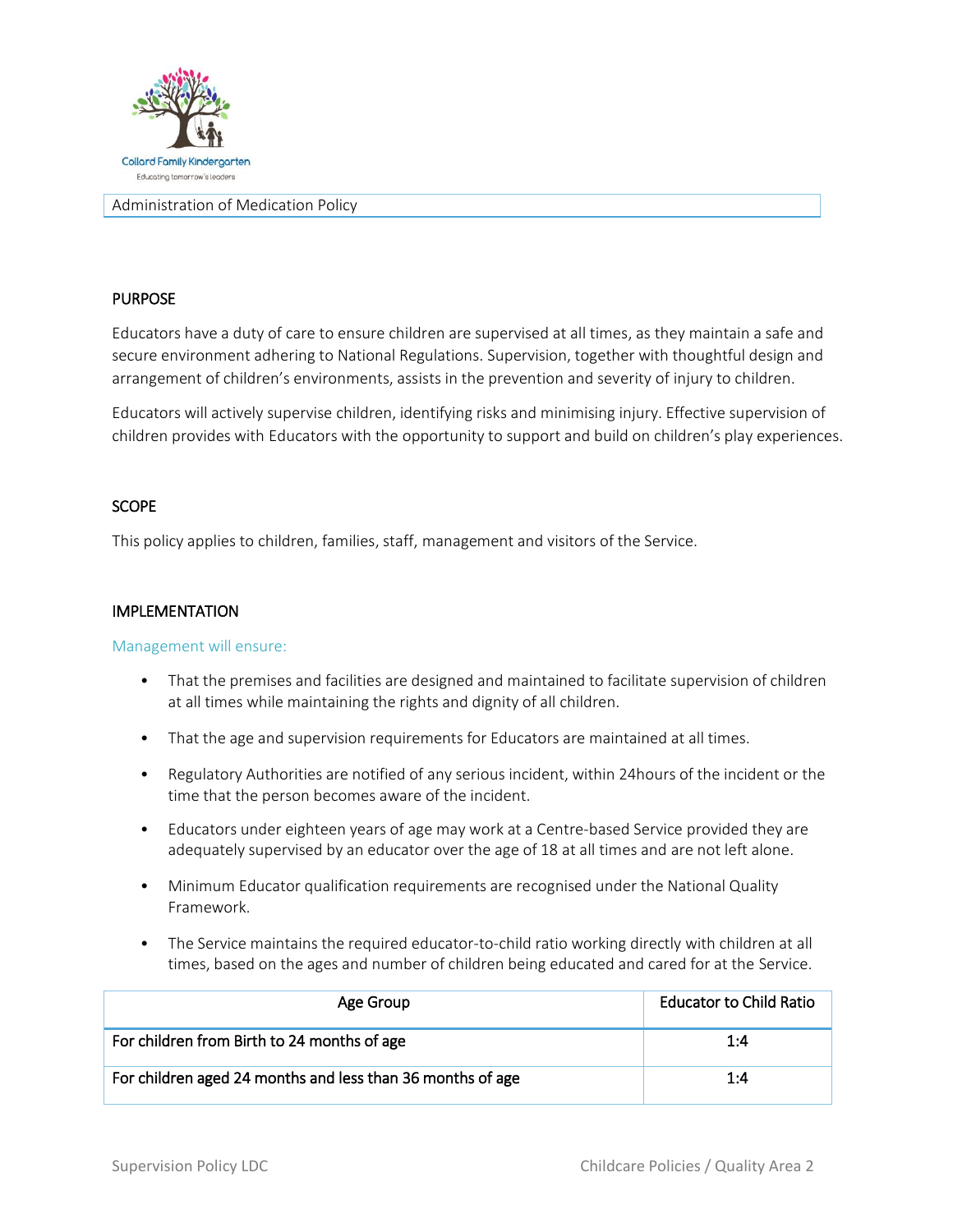

# For children aged 36 months of age or over 1:11 and 1:11 and 1:11 and 1:11 and 1:11

# The above table contains educator to child ratio requirements for Centre based services in NSW

 For ratio requirements in all states see the Information Sheet provided by ACECQA http://www.acecqa.gov.au/Improved-educator-to-child-ratios

# Management and/or the Nominated Supervisor will:

- Ensure that all Educators are aware of the children and their environment.
- Ensure Educators avoid activities or actions that will distract them from supervision, such as speaking to other Educators for long periods of time, taking personal phone calls, checking mobile phone or administrative tasks.
- Ensure Educators are aware if they need to move away, another Educator is to replace them.
- Educators are positioned allowing them to watch the maximum area possible.
- Ensure Educators move around the environment to ensure best view of the area and to avoid standing with their back to the children or talking with other Educators.
- Develop and maintain rosters that ensure continuity of care and adequate supervision at all times when children are being cared for and educated in the Service and on excursions.
- Develop, maintain and regularly review a supervision plan and strategies for both the indoor and outdoor areas, which will support Educators to position themselves effectively to allow them to observe the maximum area possible.
- Assess and plan ongoing supervision taking into consideration the layout of the premises and grounds, any higher risk activities, the presence of any animals, the location of activities and the location of bathroom and nappy change facilities. The supervision plan and strategies will be displayed for families in all rooms and in the outdoor area.
- Adopt accepted best practice ensuring no staff member is left alone with a child to support child protection protocols.
- Ensure that a Risk Assessment & Management Plan is carried out before an authorisation is requested for an excursion. The risk assessment will consider and identify the number of adults required to ensure continuous adequate supervision throughout the excursion.
- Ensure that parents are notified as soon as practicable but within 24 hours if their child is involved in a serious incident/situation at the Service. Also, details of the incident/situation is recorded on the Incident, Injury, Trauma and Illness Record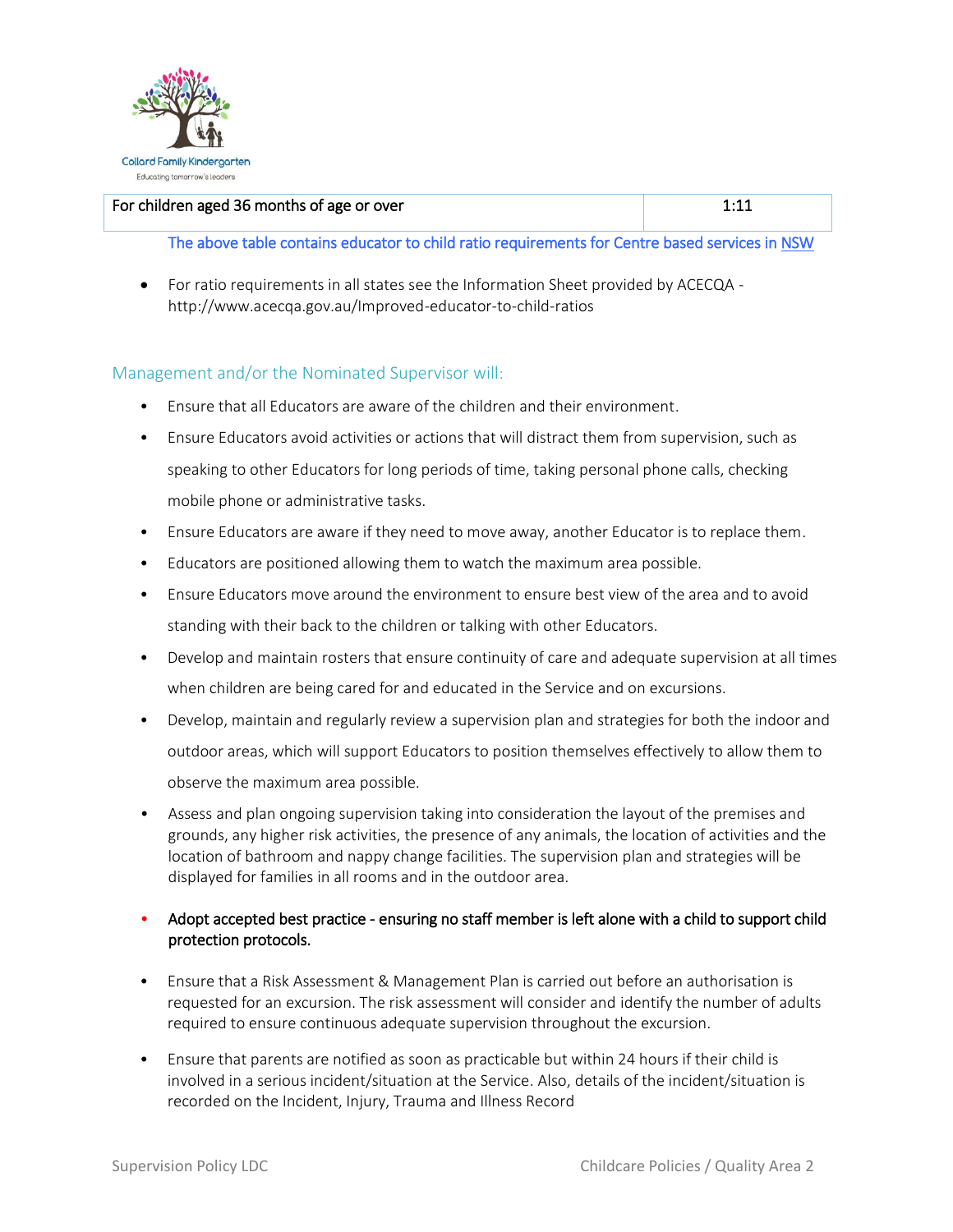

• Ensure that if the incident, situation or event presents imminent or severe risk to the health, safety and wellbeing of the child or if an ambulance was called in response (not as a precaution) the regulatory authority will be notified within 24 hours.

# Educators will:

- Have a sound understanding of their duty of care and responsibilities in ensuring children are within a safe environment.
- Collaborate a supervision plan and strategies for both the indoor and outdoor environment, assisting educators to position themselves effectively in order to effectively supervise children's play. The supervision plan will include the floor plan of the Service and include the location of activities, bathroom, and nappy change facilities.
- Inform new and relief educators about supervision arrangements, outlining their supervision responsibilities.
- Regularly evaluate the efficiency of the supervision plan.
- Ensure any educators under the age of 18 years old are never left alone with children.
- Cameras operate continuously at the service, to support the education and care environments for children.
- Supervision will include emphasis be on gates, the fence line and doors during arrival and departure times.
- Communicate with each other about their location within the environment.
- Maintain correct ratios adhering to the National Education Regulations throughout the education and care environment.
- Ensure that all children are in sight or hearing of educators at all times.
- Ensure that no child will be left alone while eating or at nappy change and toileting times.
- Supervise children during rest time in accordance with the Sleep and Rest Time Policy.
- Ensure that hazardous equipment and chemicals are inaccessible to children.
- Certify that interactions with children are meaningful and respectful.
- Encourage children's individuality whilst respecting their strengths and needs.
- Scan the environment during interacting with individuals or small groups.
- Implement reliable supervision strategies and not perform other duties while responsible for the supervision of children.
- Listen closely to children whilst supervising areas that may not be in a direct line of sight.
- Scan and look around the area to observe all the children in the vicinity.
- There is a mixture of activities to allow for appropriate supervision.

# Consideration will be given to the design and arrangement of children's environments to support active supervision by:

• Using supervision skills to recognise areas of risk therefore reducing the potential for injury or incident to children and adults.